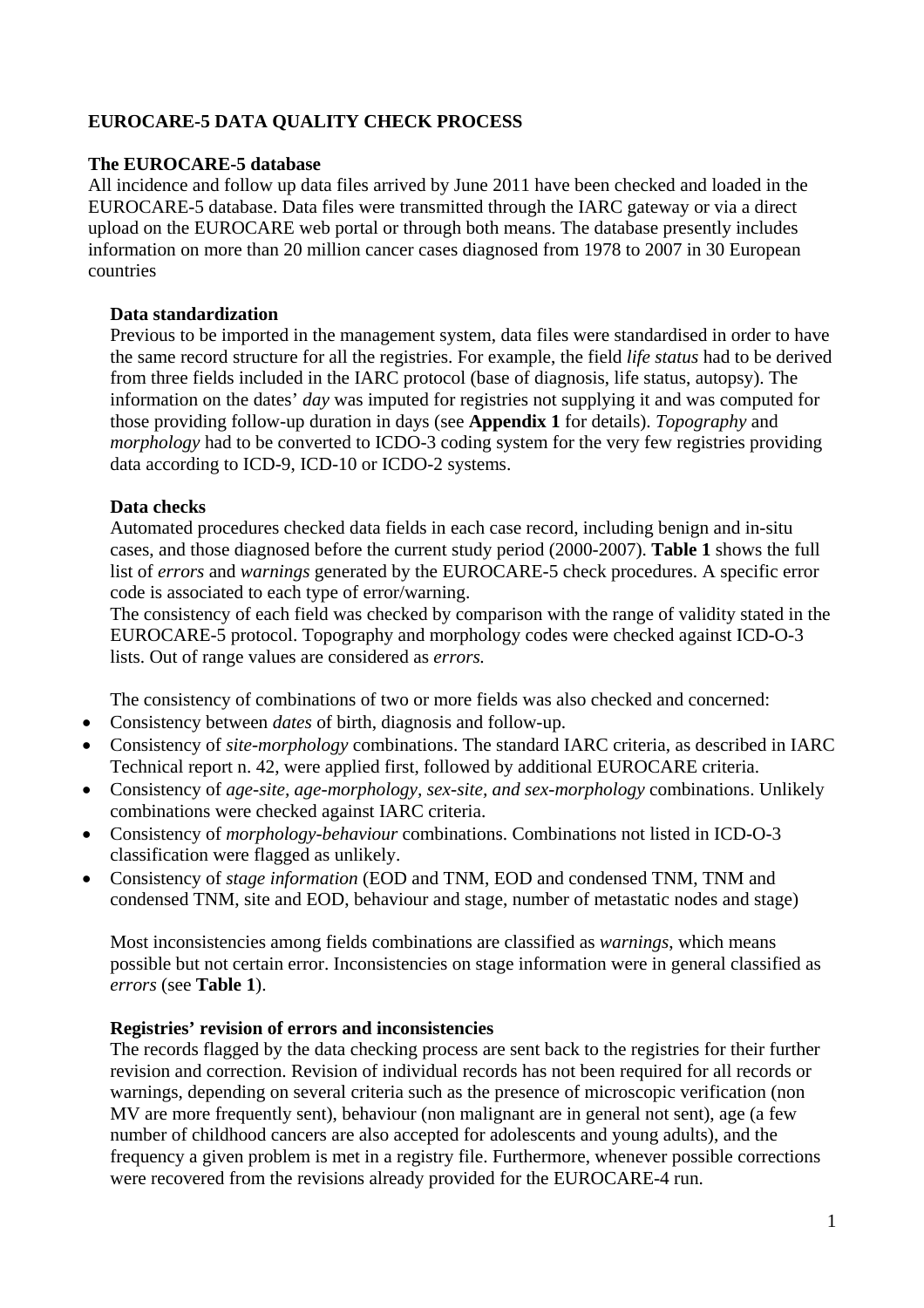# *Appendix 1*

# *Calculations and imputations in the dates*

The EUROCARE-5 protocol includes as optional the *day* of diagnosis and of follow up closure. Some registries were not able to provide such information. For these registries the days in dates were imputed in order to have the same data structure for all the registries. The following rules were used for days imputations:

- 1. day of diagnosis and day of death were set equal to 15. For cases censored alive the follow up closure day was set equal to 31 if the corresponding month was December (the wide majority of cases), or 15 otherwise.
- 2. day of birth was always set at 15.

When the registries provided in addition to month and year also *age at diagnosis and disease duration in exact days*, the full dates of diagnosis and end of follow-up were imputed at random with the constraint of satisfying the given time interval and the months in which diagnosis and death/censoring occurred.

When *month* information was missing in the date of *birth* or in the date of *diagnosis*, the month was imputed according to the following algorithm:

- 1. year of birth < year of diagnosis  $\rightarrow$  month of birth=7
- 2. year of birth = year of diagnosis  $\rightarrow$  month of birth=month of diagnosis/2
- 3. year of diagnosis  $\lt$  year of follow up  $\rightarrow$  month of diagnosis=7
- 4. year of diagnosis=year of follow up  $\rightarrow$  month of diagnosis=month of follow up/2

No imputation was done for month of follow up.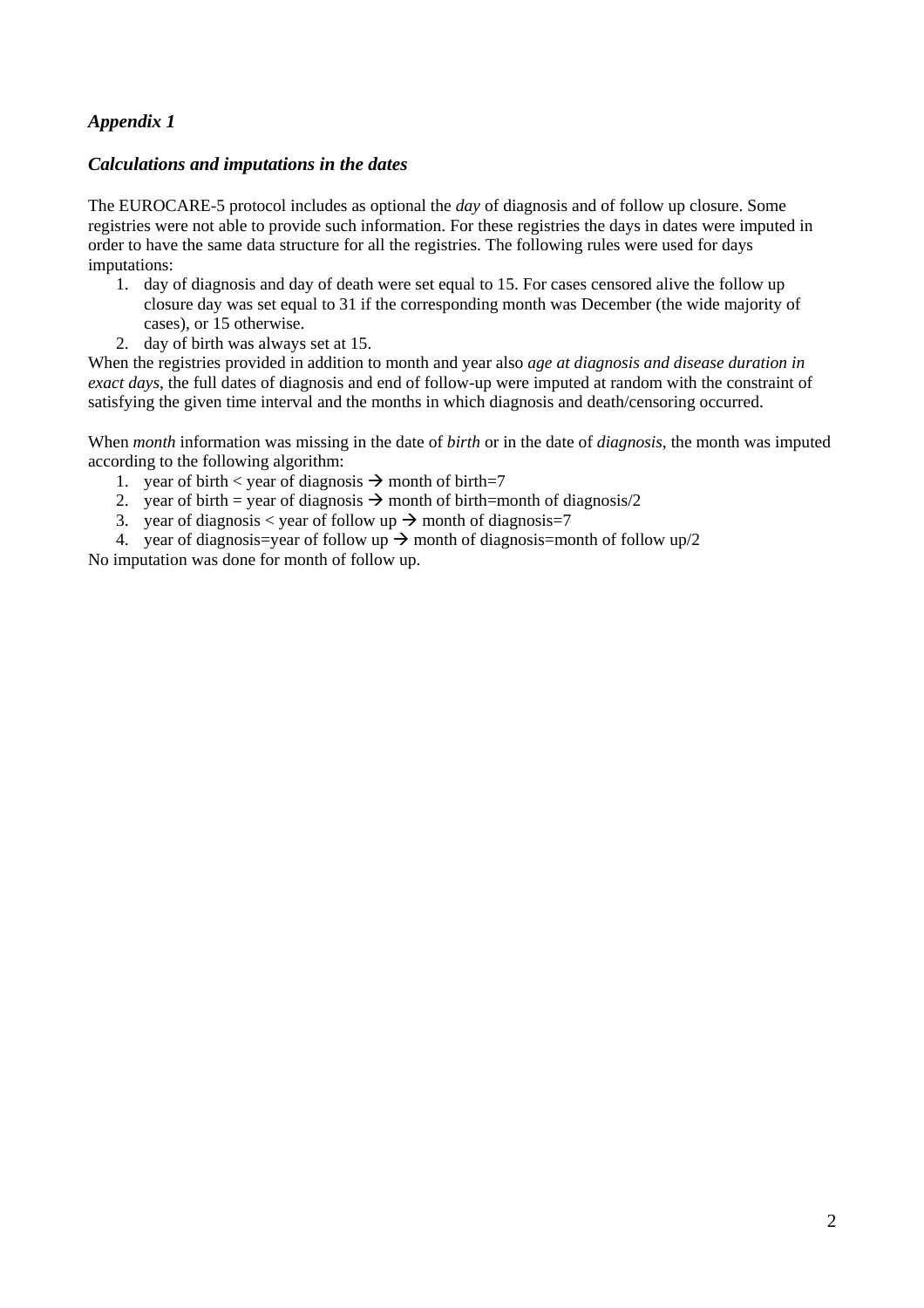# **Table1**  EUROCARE-5 data checks list (error codes 036-100)

| <b>Error Code</b> | <b>Severity</b> | <b>Error Type</b>                        | <b>Description</b>                         |
|-------------------|-----------------|------------------------------------------|--------------------------------------------|
| 036               | error           | Sex code invalid                         | Valid values: (1,2,9)                      |
| 037               | error           | Date of birth invalid                    |                                            |
| 038               | error           | Date of diagnosis invalid                |                                            |
| 039               | error           | <b>Registration date invalid</b>         |                                            |
| 040               | error           | Date of FU invalid                       |                                            |
| 041               | warning         | Age > 120                                |                                            |
| 042               | error           | Dates' sequence                          | Birth $\leq$ Diagnosis $\leq$ FU           |
| 043               | error           | Vital status code invalid                | Valid values: (1-5)                        |
| 044               | error           | Site code invalid                        | Valid ICDO-3-T                             |
| 045               | error           | <b>Histological confirmation invalid</b> | Valid values: (1-4,9)                      |
| 046               | error           | Morphology code invalid                  | Valid ICDO-3-M                             |
| 047               | error           | Summary extent of disease invalid        | Valid values: (1-5,9)                      |
|                   |                 |                                          |                                            |
| 048               | error           | ID code duplicated                       | same ID code and multiple tumour indicator |
| 049               | error           | <b>Female/site combination</b>           |                                            |
| 050               | error           | <b>Male/site combination</b>             |                                            |
| 051               | warning         | Hepato- & retinoblastoma AGE > 5         |                                            |
| 052               | warning         | <b>NGGC &amp; Wilms AGE &gt; 9</b>       |                                            |
| 053               | warning         | <b>Neuroblastoma AGE &gt; 9</b>          |                                            |
| 054               | warning         | Hodgkin AGE < 3                          |                                            |
| 055               | warning         | Ewing AGE < 4                            |                                            |
| 056               | warning         | <b>Carcinoma NOS AGE&lt;5</b>            |                                            |
| 057               | warning         | Osteo- & chondrosarcoma AGE < 6          |                                            |
| 058               | warning         | Thyroid and nasopharinx AGE < 6          |                                            |
| 059               | warning         | Renal carcinoma AGE < 8                  |                                            |
| 060               | warning         | Hepatic carcinoma AGE<8                  |                                            |
| 061               | warning         | Gonadal carcinoma AGE < 15               |                                            |
| 062               | warning         | <b>Mesothelioma AGE &lt;15</b>           |                                            |
| 063               | warning         | Placental tumours AGE< 15 or > 45        |                                            |
| 064               | warning         | Unlikely sites AGE < 20                  |                                            |
| 065               | warning         | Unlikely site and morphology AGE < 20    |                                            |
| 066               | warning         | Unlikely site and morphology AGE < 20    |                                            |
| 067               | warning         | Unlikely morphology AGE < 26             |                                            |
| 068               | warning         | Prostate adenocarcinoma AGE < 30         |                                            |
| 069               | warning         | Unlikely at AGE > 14                     |                                            |
| 070               | warning         | Unlikely site/morphology (IARC criteria) |                                            |
|                   |                 | Unlikely site/morphology (added EUROCARE |                                            |
| 071               | warning         | criteria)                                |                                            |
| 072               | warning         | Behavior/morphology combination          | Combination not included in ICDO-3 list    |
| 073               | error           | <b>Patient identification code</b>       |                                            |
| 074               | error           | Multiple tumour code                     |                                            |
| 075               | error           | <b>TNM:N invalid values</b>              |                                            |
| 076               | error           | <b>TNM:T invalid values</b>              |                                            |
| 077               | error           | <b>TNM:M invalid values</b>              |                                            |

(continue)